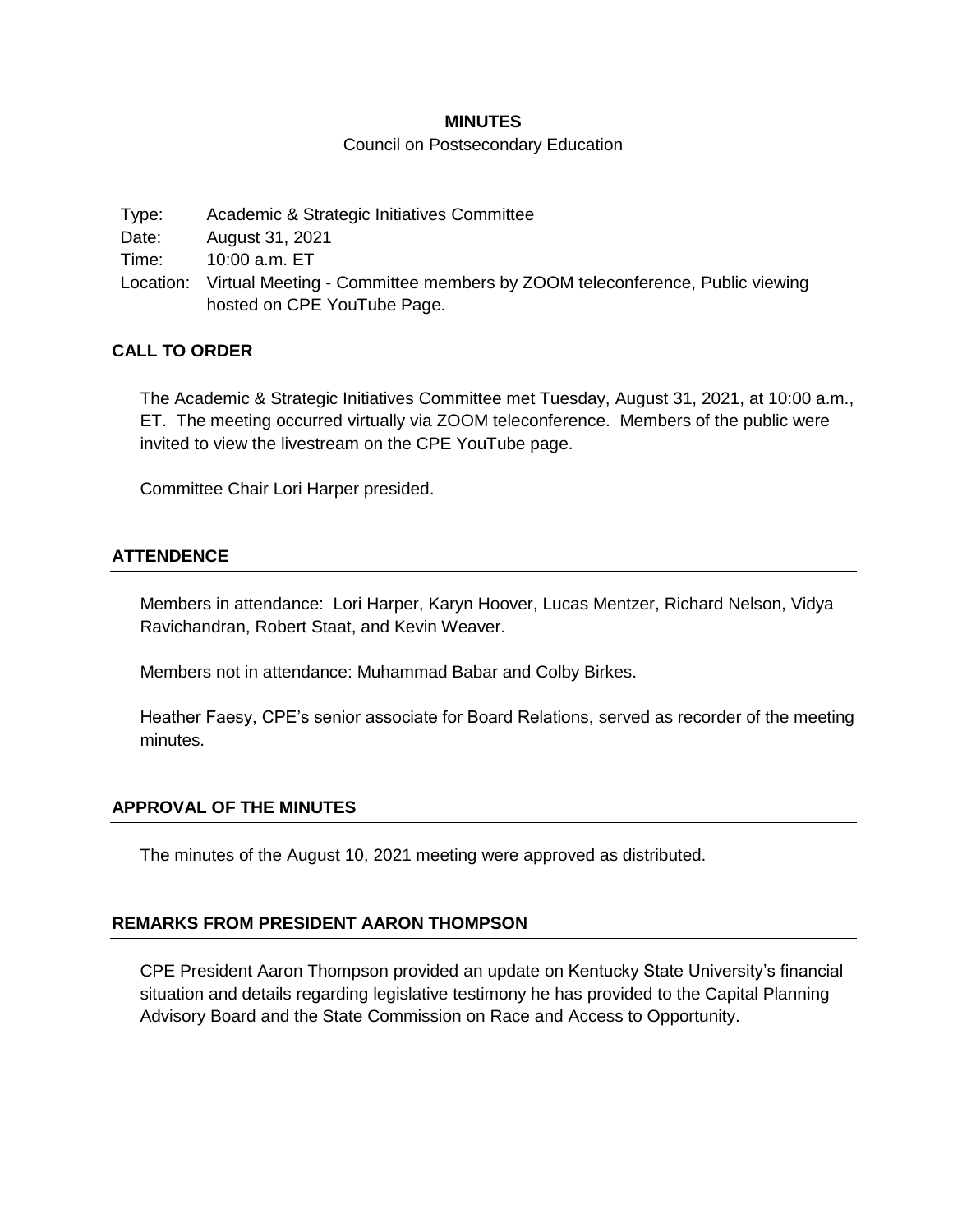## **PROPOSED NEW ACADEMIC PROGRAMS**

Dr. Melissa Bell, CPE's Vice President for Academic Affairs and Student Success presented three proposed new academic programs for review and approval. KRS 164.020 (15) empowers the Council on Postsecondary Education to define and approve the offering of all postsecondary education technical, associate, baccalaureate, graduate, and professional degree, certificate, or diploma programs in the public postsecondary education institutions.

Council staff reviewed the following proposed programs and recommended approval.

# **Northern Kentucky University**

# Education, Culture and Society (B.A.) – CIP Code 13.0901

Presented by: Dr. Sara Runge, Director, Center for Educator Excellence Associate Professor; and Dr. Ginni Fair, Dean and Professor, College of Education

 This 120 credit hour undergraduate program offers a non-teaching education-related major of study that allows students to develop and apply innovative and practical understandings of education from multidisciplinary perspectives. Its coursework consists of courses in social foundations of education; fundamentals in curriculum, instruction, and assessment; equity and education; and the culminating capstone. Students can choose two concentrations from the following options: (a) youth and community studies; (b) diversity and social justice; (c) workforce development; and (d) teaching and learning. This program does not lead to P-12 teaching certification upon completion.

## Cybersecurity (M.S.) – CIP Code 11.1003

Presented by: Dr. James Walden, Professor, Director of the Center for Information Security; and Dr. Maureen Doyle, Associate Professor of Computer Science

 This 30 credit hour masters program focuses on the development of technical knowledge, hands-on skills, and soft skills while providing a thorough understanding of both business and technological aspects of cybersecurity in the industry. The primary objective of the program is to produce advanced cybersecurity professionals, who will understand the processes and technologies needed to secure the information infrastructure of a modern organization.

MOTION: Mr. Nelson moved the Committee approve the proposed programs from Northern Kentucky University, and recommend approval of both by the full Council at its September 14, 2021 meeting. Dr. Staat seconded the motion.

VOTE: The motion passed.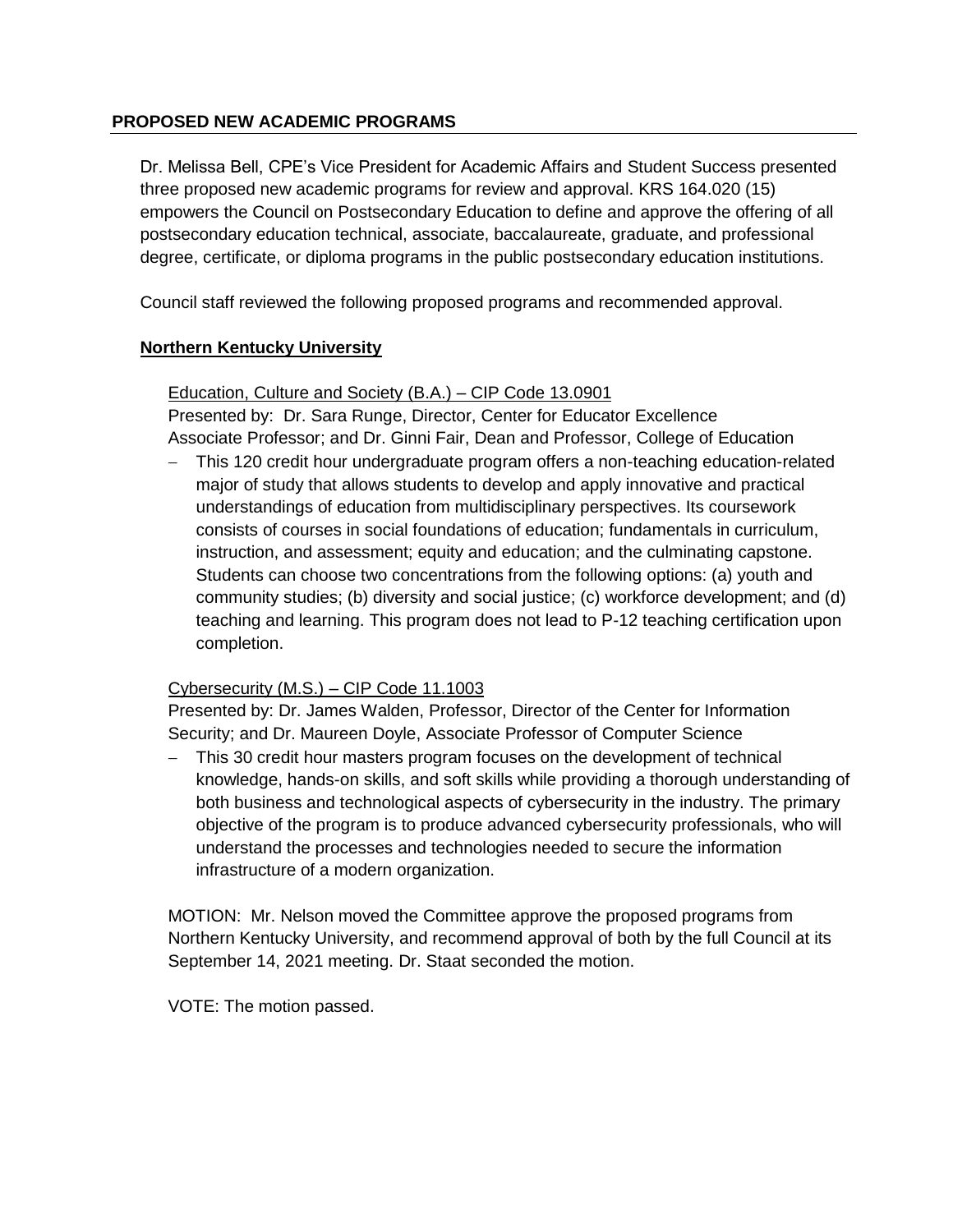## **Western Kentucky University**

Legal Studies (B.A.) – CIP Code 22.0001

Presented by: Dr. Eric Reed, Professor, Department of History

 This 120 credit hour undergraduate program consists of 18 hours of core courses in Political Science, History, and Paralegal Studies (including a capstone experience), and 18 hours of electives from a wide range of disciplines across WKU. A second major, minor, or certificate is required. The program provides students an interdisciplinary perspective while fostering greater understanding of the law as it relates to history, the sciences, and ethics in the United States and around the world.

MOTION: Dr. Staat moved the Committee approve the proposed program from Western Kentucky University, and recommend approval by the full Council at its September 14, 2021 meeting. Mr. Weaver seconded the motion.

VOTE: The motion passed.

# **KENTUCKY'S STUDENT SUCCESS COLLABORATIVE**

The Council received a \$2.1 million grant from the James Graham Brown Foundation to create a new statewide initiative that will help improve equity and close outcome gaps on college campuses. The effort, called the Kentucky Student Success Collaborative, will be the country's first statewide center that works with both two- and four-year institutions, linking campuses with business leaders and state policy makers. It also positions Kentucky as a national leader in developing strategies for student achievement.

Dr. Lilly Massa-McKinley, the executive director leading the effort, provided an overview of the project and the work conducted so far.

# **REPORT: POSTSECONDARY EDUCATION'S RETURN ON INVESTMENT**

Mr. Travis Muncie, Executive Director, and Dr. Grace Dai, Senior Associate, provided a preview of the findings of the upcoming second Return on Investment Report, which will be presented to the Council on Postsecondary Education at their September 14th meeting.

The report tracks the 43,655 students in Kentucky's high school class of 2011 from high school graduation to 2019. About 60% of the cohort entered an in-state or out-of-state postsecondary institution after high school. By 2019, 36.2% had completed a postsecondary credential and 37% had left college before completion or were still enrolled. The report also provides information on the median net cost, median grant and scholarship award, and median loan amount for this cohort, by credential level and discipline. It also looks at earnings from 2011 to 2019 by credential level and academic discipline.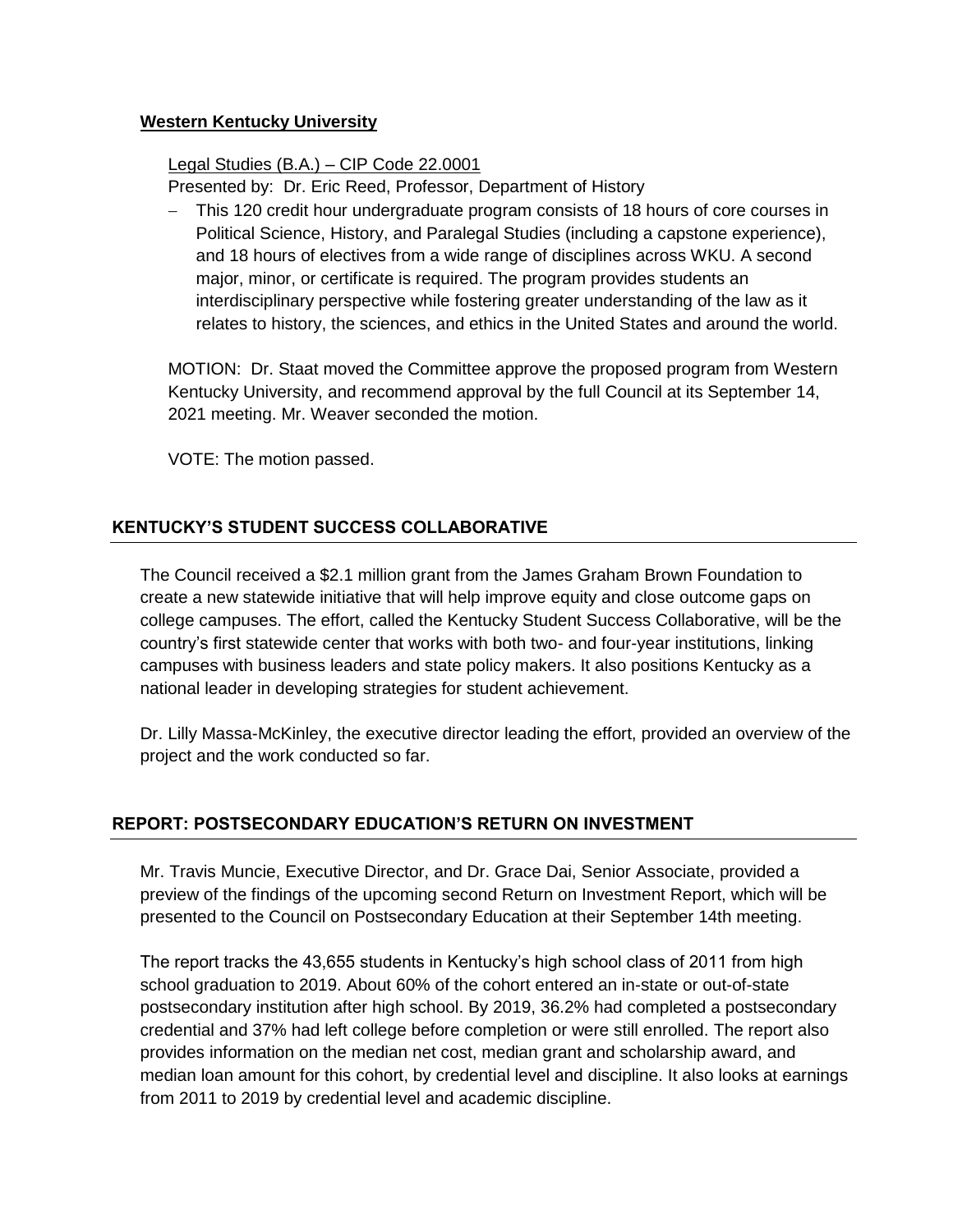## **STATEWIDE STRATEGIC AGENDA DEVELOPMENT**

Ms. Lee Nimocks, CPE's Vice President of Strategy and Chief of Staff, presented a recap of the work completed since the previous Committee meeting in August, which included a continued review of research and data, finalizing the statewide objectives, development of statewide strategies, and continued discussions regarding key performance indicators.

## **Approval of the statewide strategic objectives**

At the last meeting, Committee members discussed draft objectives for each of the five strategic priorities. Since that time, the objectives were formalized and CPE staff presented them for Committee approval.

### Priority 1 - Affordability

Objective 1: Reduce financial barriers to college enrollment and completion. Objective 2: Improve the public's understanding of how to pay for college.

### Priority 2 - Transitions

Objective 1: Increase students' readiness to enter postsecondary education. Objective 2: Increase enrollment in postsecondary education.

### Priority 3 - Success

Objective 1: Increase persistence in and timely completion of postsecondary programs Objective 2: Maximize transfer of academic and experiential credit.

Objective 3: Ensure academic and co-curricular offerings are high-quality, relevant and inclusive.

### Priority 4 - Talent

- Objective 1: Improve the career outcomes of postsecondary education graduates.
- Objective 2: Increase research and service to support strong communities and economies.

### Priority 5 – Value

Objective 1: Increase public belief in the power of postsecondary education. Objective 2: Build support for greater investment in postsecondary education.

MOTION: Dr. Staat moved the Committee approve the proposed objectives of the next strategic agenda. Mr. Weaver seconded the motion.

VOTE: The motion passed.

The approved objectives will be presented to the full Council as part of the statewide strategic agenda approval process in November 2021.